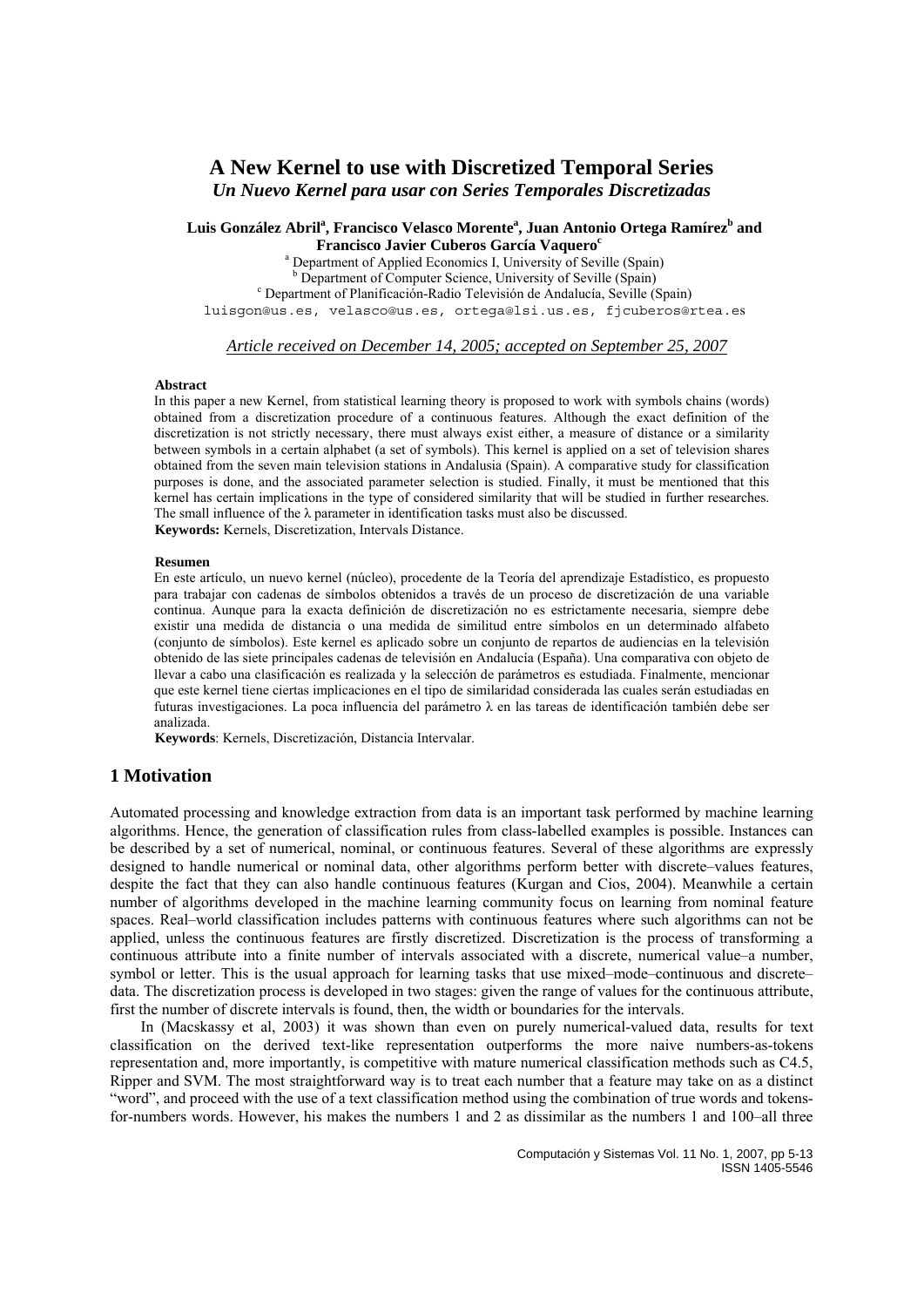values are unrelated tokens in the classification methods. An approach to applying text-classification methods problems with numerical-valued features would be desirable so that the distance between such numerical values can to be discerned by the classification method. Most of the methods translating a continuous feature into symbols –letters– in order to deal with texts –letters chains– lose part of their efficiency since they are not designed for this end. The kernel proposed in this paper is specifically designed to work with letters chains coming from a discretization process of a continuous feature and it highlights the properties of these features. To cope with the effectiveness of this kernel, it will be used on words from a dictionary where a distance exists between letters of the alphabet. The kernel was firstly proposed to compare time series that had been converted into symbol chains –words– (Cuberos et al, 2003, Cuberos et al, 2004). Thus, the similarity measure between words quantified a distance between original time series. Figure 1 shows an example of a partial typified curve with their derivative values and the assigned label to each transition between adjacent values.



**Fig. 1.** Sample of translation from a time serie to letters chain

The rest of this paper is structured as follows: first, both a kernel and a distance between finite intervals are defined. Distance is used to define a real function measuring the similarity between two words and if words have the same length, this function is a Kernel because it fulfils the Mercer condition. Next, one example about classification rules is developed. Finally, the conclusions and ideas for future works are enumerated.

# **2 Interval distance from a Kernel**

In essence the goal in the construction of kernel functions is to guarantee the existence of an application  $\phi$ , defined from the working set,  $\Xi$  to a vectorial space endowed with a dot product, Φ. From this function  $\phi$  the kernel function is defined, denoted  $k(\cdot, \cdot)$ , over pairs of elements of the working set as the dot product of their transformations into the feature space,  $k(\cdot, \cdot) = \langle \phi(\cdot), \phi(\cdot) \rangle_{\Phi}$ , where  $\langle \cdot, \cdot \rangle_{\Phi}$  is denoted a dot product. The kernel function  $k(\cdot, \cdot)$  let us establish similarities between the original elements from their transformed ones, so a distance between the points in the input space can be defined. It must be considered, when elaborating a similarity and distance measure, that the  $\phi$  application must be able to highlight the essential characteristics of the initial set of elements.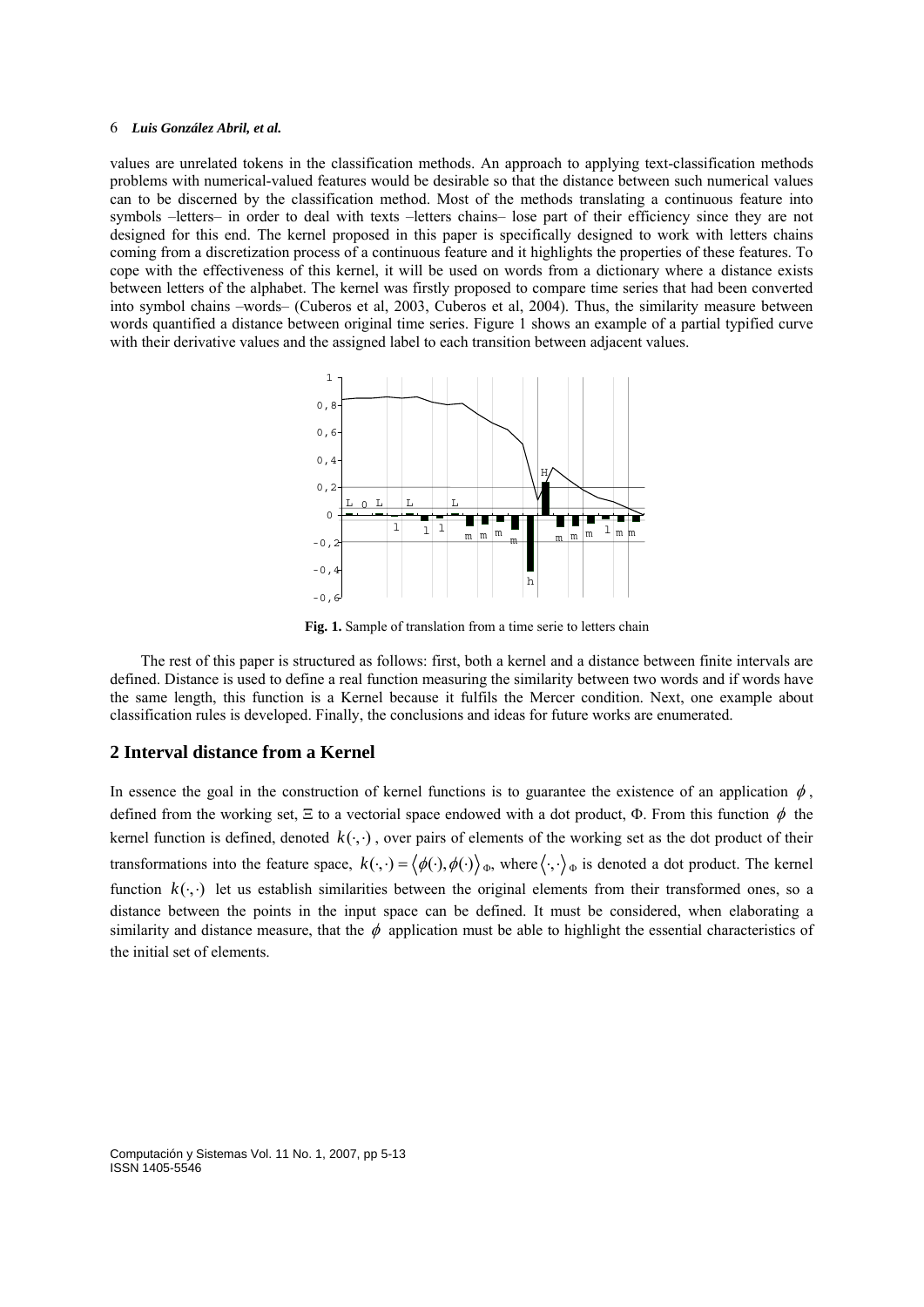Following the ideas presented in (González et al, 2004), let  $I = \{(c-r, c+r) \subset \Box : c \in \Box, r \in \Box\}$  be the family of all the open intervals contained in the real line[1](#page-2-0) of finite dimension. A function  $\phi_1: I \to \square^2$  is defined

as: 
$$
\phi_1(I) = P\begin{pmatrix} c \\ r \end{pmatrix}
$$
 and the kernel  $k(\cdot, \cdot)$  and a distance  $d_1^2$  between intervals are:  
\n
$$
k(I_1, I_2) = (c_1 \ r_1) \ S \begin{pmatrix} c_2 \\ r_2 \end{pmatrix} , \ d_1^2(I_1, I_2) = (\Delta c \ \Delta r) \ S \begin{pmatrix} \Delta c \\ \Delta r \end{pmatrix}
$$
\nwhere  $I_1 = (c_1 - r_1, c_1 + r_1), I_2 = (c_2 - r_2, c_2 + r_2), \Delta c = c_2 - c_1, \Delta r = r_2 - r_1$ , and  $P$  must be a non singular

matrix ( $S = P^t P$ ). Thus, the discretization of a continuous feature in symbols, usually letters, representing different intervals, allows us to use as a distance between symbols, the distance defined between intervals as it will be showed.

### **3 Kernel**

<u>.</u>

From this point, we always consider that the symbols are letters (A, B,…) because the ordinal scale is reflected in the alphabetical order. Let  $A = \{A_1, A_2, \dots, A_n\}$  be an alphabet of  $\ell$  letters and let P be a set of the words that can be built from this alphabet. Let  $P1 = P1_1 P1_2 \cdots P1_n$  and  $P2 = P2_1 P2_2 \cdots P2_m$  be words from P where  $Pl_i$ ,  $Pl_j \in A$  and  $n \ge m$ . A map  $K_{\lambda}$  is defined as:

$$
K_{\lambda}(P1, P2) = \max \left\{ \sum_{i=1}^{m} {\lambda^{d^{2}(P1_{i+k}, P2_{i})}}, k = 0, \cdots, n-m \right\}
$$

where  $0 < \lambda < 1$  and  $d(\cdot, \cdot)$  is a distance between letters.

**Property 1**: For all  $P1, P2 \in P$  and  $0 < \lambda_1 < \lambda_2 < 1$ , then:  $K_{\lambda_1}(P1, P2) \le K_{\lambda_2}(P1, P2)$ .

**Property 2**: For all  $P1, P2 \in P$  and  $0 < \lambda < 1$ , then:  $K_i(P1, P2) \le m$ . This upper bound is attained: If  $P2 = P1_1 P1_2 \cdots P1_m$ , then  $K_1(P1, P2) = m$ .

**Property 3**: Let  $r = \max_{i} d(A_i, A_i)$ , with  $A_i, A_i \in A$ . For all  $P1, P2 \in P$  and  $0 < \lambda < 1$ , then:  $m^{\lambda^{r^2}} \le K_\lambda(P_1, P_2)$ . This lower bound is attained: Let  $A = A_i$  and  $B = A_j$  be such that  $d(A, B) = r^2$ . If  $P1 = AA \cdots A$  and  $P2 = BB \cdots B$  with size of  $P1$ , n, and size of  $P2$ , m, then  $m^{\lambda^2} = K_{\lambda}(P1, P2)$ . Thereby, for all  $0 < \lambda < 1$ :  $m^{\lambda^{r^2}} \le K_{\lambda}(P1, P2) = m, \forall P1, P2 \in P$ .

Property 4: Let A be an alphabet obtained from a discretization process of a continuous feature and  $P = \left\{ P_1, P_2, \dots, P_n, P_i \in A \right\}$  the set of all the words having length n, then  $K_{\lambda}(P1, P2) = \sum_{i=1}^{n} \lambda^{d^2(P1_i, P2_i)}$  is a kernel. 1 *i* =

<span id="page-2-0"></span><sup>&</sup>lt;sup>1</sup> In default, we are working with open intervals, but it is possible to translate the study to closed intervals naturally.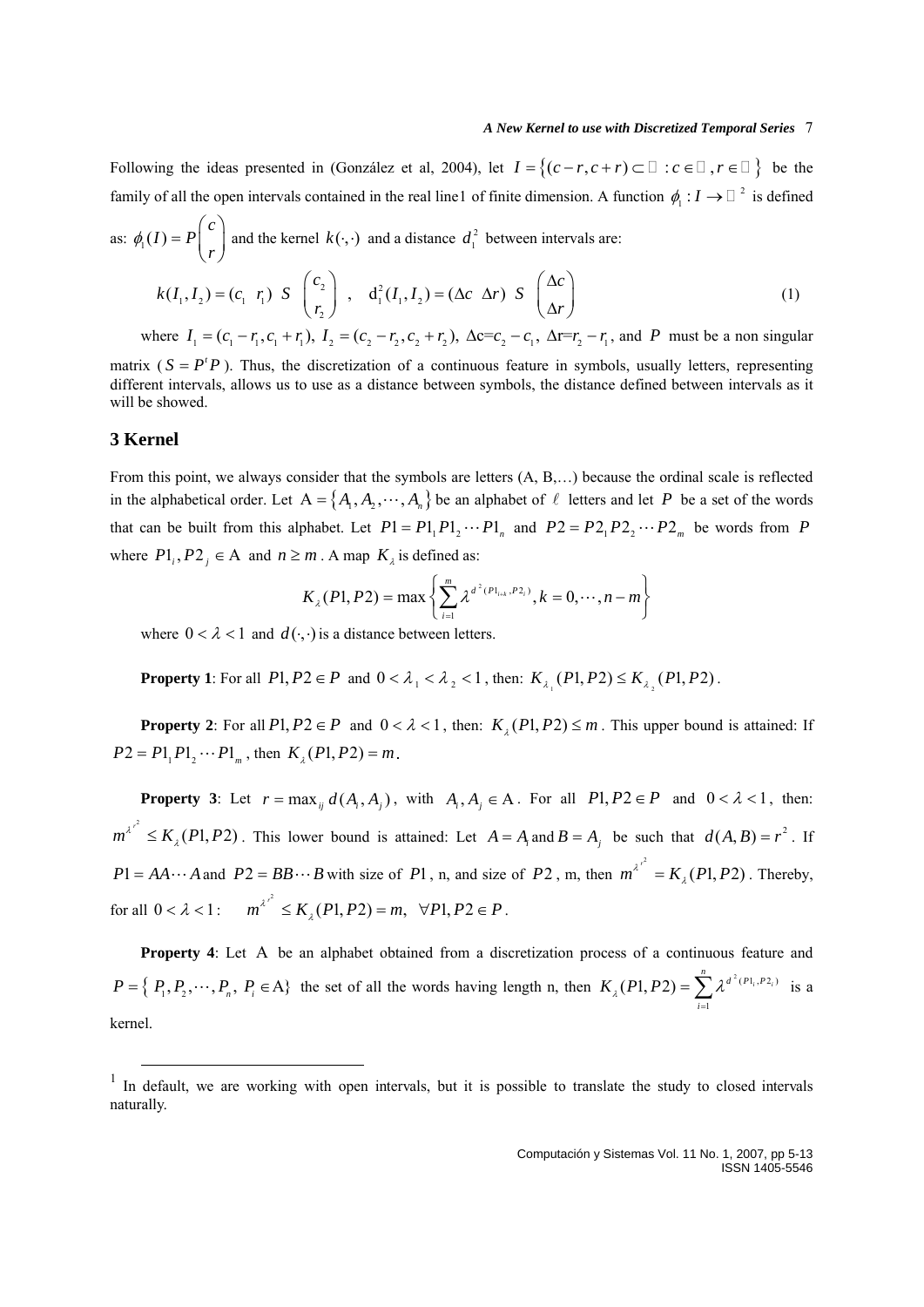*Proof*: Let A be an alphabet obtained from a discretization process of a continuous feature into intervals. We consider the distance between intervals previously defined and a map  $\varphi$  from A to  $\Box$ <sup>2</sup> is defined in the following way: Each interval (c-r, c+r) from the discretization process is denoted by a letter from alphabet A. Thus we consider the map  $\phi$  defined from *I* to  $\Box$ <sup>2</sup> and consider the composition between this and the intervals distance. A new map is defined as  $\phi : A \rightarrow \square^2$  such that:

$$
\phi(A) = P \begin{pmatrix} c \\ r \end{pmatrix}, \quad \forall A \in A
$$

where P is a 2×2 matrix. It is defined a map  $k_1 : A \times A \to \square$  such that:  $K_1(A, B) = \langle \phi(A), \phi(B) \rangle$ . It is a kernel function by construction, because it is a dot product. Therefore:  $d^2(A, B) = \langle \phi(A) - \phi(B), \phi(A) - \phi(B) \rangle$  is a pseudo-distance between words.

Applying Corollary 3.13 (page 43) in (Cristianini and Shawe-Taylor, 2000), instead of the exponential function  $e^{-x}$  to the function  $\left(\frac{1}{x}\right)^{-x}$ λ  $\left(\frac{1}{\lambda}\right)^{-x}$ , with  $0 < \lambda < 1$ , it is true that the map  $k_2 : A \times A \to \square$  defined in the following way:  $K_2(A, B) = \lambda^{\|\phi(A) - \phi(B)\|^2} = \lambda^{d^2(A, B)}$  is a Kernel function. Now, if we consider the map  $K_i$ :  $P \times P \rightarrow \square$  such that:

$$
K_{\lambda}(P1, P2) = \sum_{i=1}^{n} \lambda^{d^{2}(P1_{i}, P2_{i})}
$$

and using the proposition 3.12 in (Cristianini and Shawe-Taylor, 2000), it is true that  $K_{\lambda}(\cdot, \cdot)$  is a kernel function.  $+$ 

The  $\lambda$  parameter measures the importance that  $K_{\lambda}(\cdot, \cdot)$  give to matching symbols versus the comparison of different symbols. For coincident symbols the value is always 1. This is depicted in Figure 2.



**Fig. 2.** Graph representation of function  $f(x) = \lambda^x$  for several values of  $\lambda$ 

In this language each word has a meaning since it represents a whole interval of values. For this reason, we should ask ourselves which are the characteristics we want to take into account in each word of the language to be able to extract meaning from them. The function  $K_{i}(\cdot,\cdot)$  considers the following ones: i) The order of the letters into each word, ii) Comparison letter by letter, and iii) The size of the words.

Computación y Sistemas Vol. 11 No. 1, 2007, pp 5-13 ISSN 1405-5546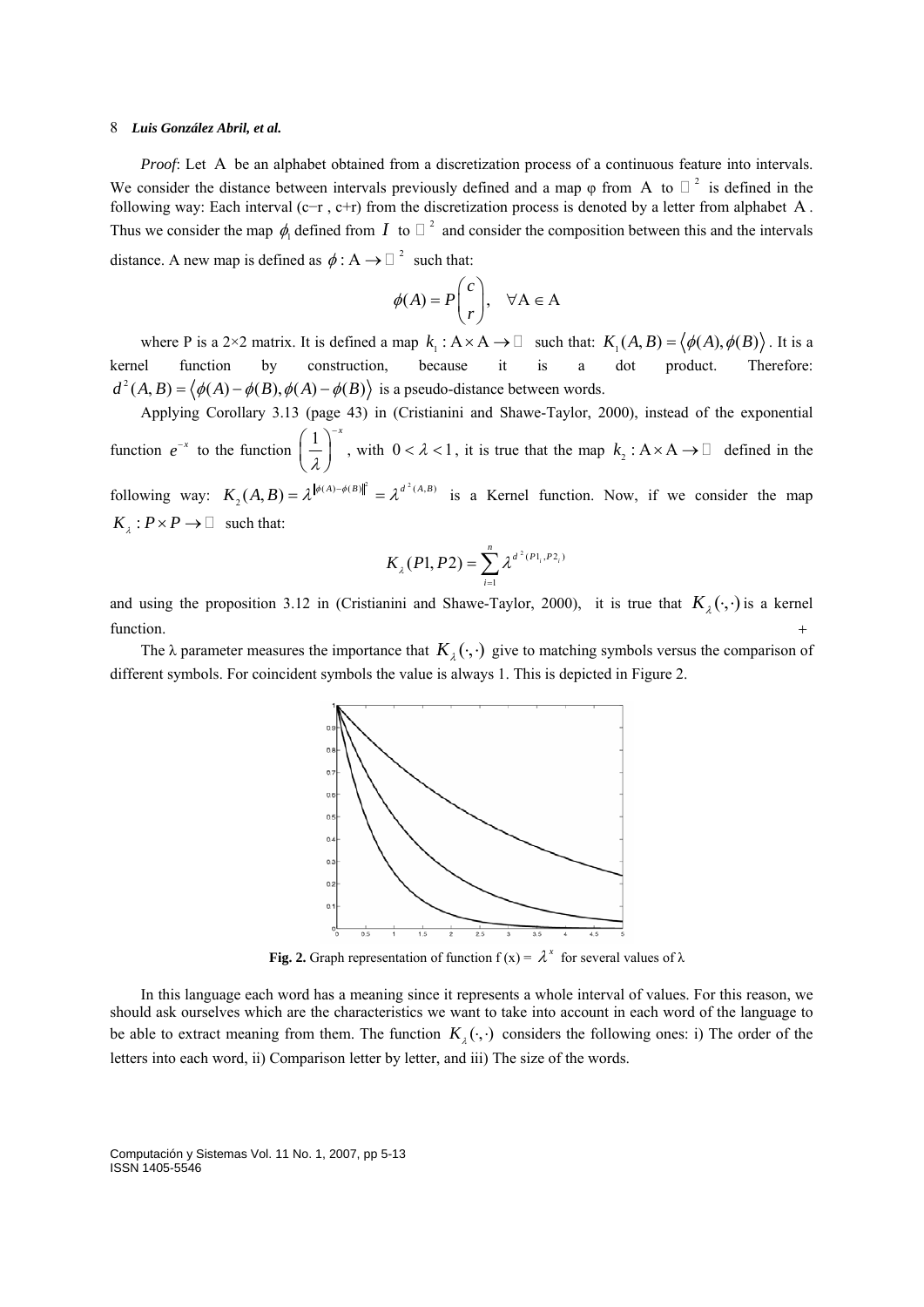#### **3.1 Generalized similarity**

Let  $P1$  and  $P2$  be two words of the same length n from the set  $\Pi$ . In the definition of similarity between words,  $\int_{0}^{2} (PL_i, PL_i)$ , all the letters have the same interest. It is possible to generalize this similarity by weighting each letter in such a form that the sum of the weights is equal to n. 1  $(P1, P2) = \sum_{i=1}^{n} \lambda^{d^2(P1_i, P2_i)}$ *i*  $K_{\lambda}(P1, P2) = \sum \lambda^2$  $=\sum_{i=1}$ 

Let  $w_1, w_2, \dots, w_n \in \Box$  be scalar numbers accomplishing  $w_i \ge 0$  and  $\sum_{i=1}^n w_i = n$ . The generalized *n*  $\sum_{i=1}^{\infty}$ <sup>rv</sup>i  $w_i = n$  $\sum_{i=1} w_i =$ 

similarity can be defined in two different ways:

$$
K_{\lambda}^{1}(P1, P2) = \sum_{i=1}^{n} \lambda^{w_i d^{2}(P1, P2_{i})}, K_{\lambda}^{2}(P1, P2) = \sum_{i=1}^{n} w_i \lambda^{d^{2}(P1, P2_{i})}
$$

It is not difficult to prove that both are kernels[2](#page-4-0), however the second one has a more intuitive meaning for the weights. Also, using the properties of the exponential function we have:

$$
K_{\lambda}^{1}(P1, P2) = \sum_{i=1}^{n} \lambda^{w_i d^{2}(P1_i, P2_i)} = \sum_{i=1}^{n} w_i \lambda^{d^{2}(P1_i, P2_i)}
$$

where  $w_i = \lambda^{(w_i-1)d^2(P_1, P_2)}$ . Although it is no necessarily true that  $\sum_{i=1}^{n} w_i$ *n*  $\sum_{i=1}^{\infty}$ <sup>*i*</sup><sup>*i*</sup>  $w_i \neq n$  $\sum_{i=1} w_i \neq n$ . For this we propose as a

generalization of similarity the function  $K^2_\lambda(\cdot,\cdot)$ . In Figure 3, several examples of weighting can be observed.



**Fig. 3.** Different weighting shapes to build generalized similarities

<span id="page-4-0"></span> $2$  The sum and the product of kernels is a kernel (Cristianini and Shawe-Taylor, 2000).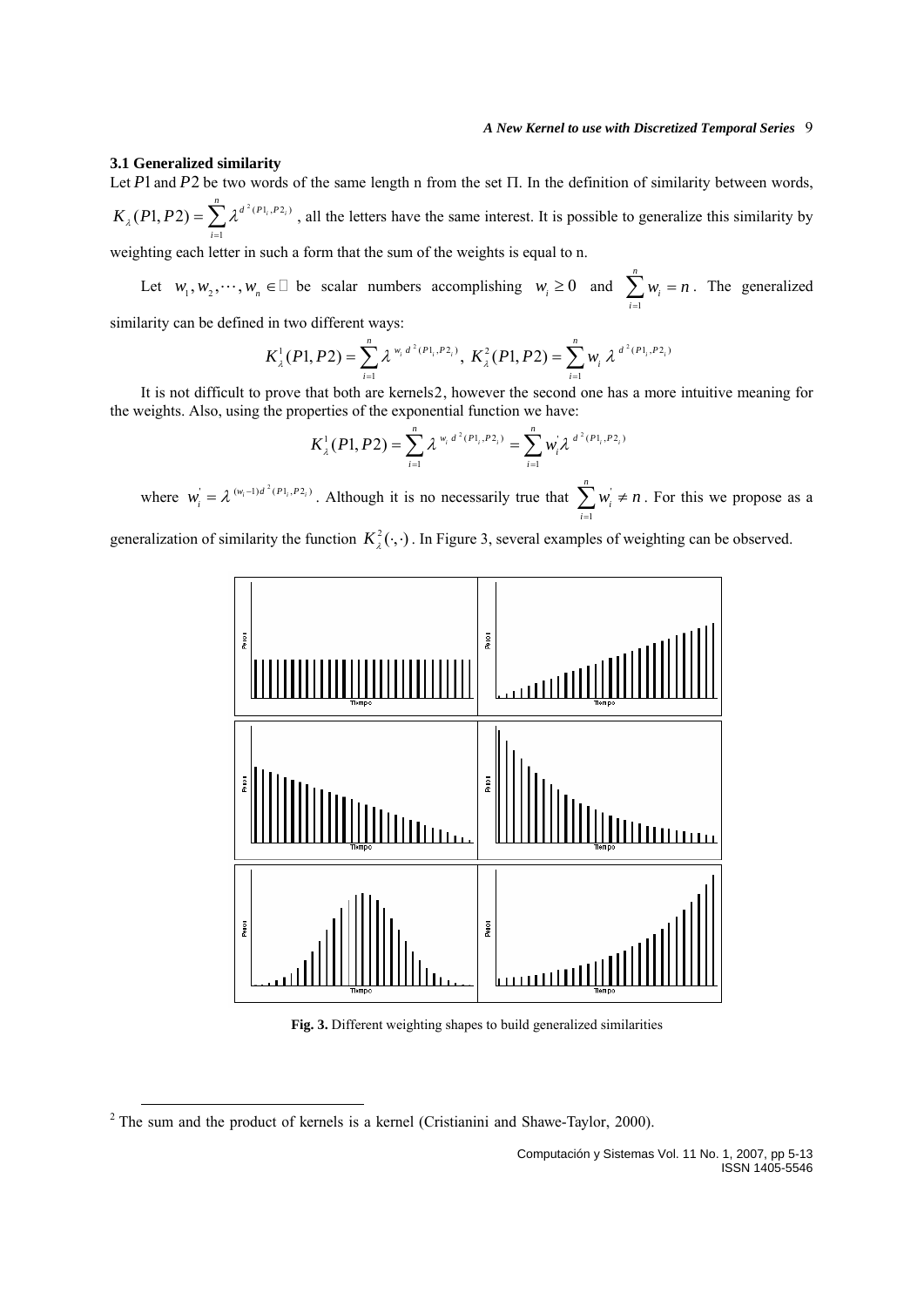#### **3.2 Evaluation and Identification**

We are going to evaluate the quality of a discretization method, that is, its ability to identify the class to which a new series from the work set belong. The test tries to identify every series by using the nearest neighbour algorithm. The label of the most similar learning series to the new series is checked in front of the label in this series, checking thereby if the system chooses the right label. For this test every discretization method is applied to all the series. The application of the methods consists on transforming the series into symbol strings and calculating the similarity between every pair by means of the distance defined in (1) Once all the results are obtained for each method in every attempt, by changing the learning and test subsets the best method for the current data set is selected. After the discretization method has been selected, it can be applied to all the series in the learning set, allowing to obtain the final set of interval landmarks. Finally, the system notifies the user that the end of the learning process has been reached. Now the user can present a set of new unlabelled series, the work set, and obtains an answer from the system.

# **4 Implementation**

An example of the classification rule is developed. Data to be considered is a set of television shares from the seven main television stations in Andalusia, Spain. It has been provided by Canal Sur Televisión and it has been collected from (TNS Audiencia de Medios, 2003). Time series represent the average share for 15 minutes blocks, so the daily series are 96 elements length.

We are going to use several discretization methods and will see that the results are good in all them. A variety of discretization methods can be found in the literature. From the unsupervised algorithms: equal interval width, equal frequency interval, K-means clustering or unsupervised MCC; to supervised algorithms like ChiMerge, C ADD, 1RD,  $D - 2$  or maximum entropy. An extensive list can be found in (Kurgan and Cios, 2004).

The methods to be evaluated in this work are: 1) Equal Width Intervals or EWI , 2) Equal Frequency Intervals or EF I , 3) C AI M (Class-Attribute Interdependence Maximization) (Kurgan and Cios, 2004), 4) Ameva (González et al, 2006), 5) C U M (González and Gavilán, 2001), and 6) DT W (Sakoe and chiba, 1978). In the following step several related tasks are accomplished: i) The discretization methods are applied over the learning subset producing a set of landmarks, ii) The landmarks are used as the limits of intervals and a symbol is assigned to each one, and iii) the series are translated into symbol chains.

The series are labelled with the name of the corresponding television station. We have selected the first 32 Wednesdays of year 2003 (32x7=224 series) as the input set of series. Other 20 Wednesdays are used as work set (140 series) to be predicted.

In the Equal Width, Equal Frequency and C U M methods, the user must specify the number of intervals to be computed. As no rule for an optimal value exists, all those methods will be calculated from 2 to 9 intervals. All the methods are applied to the learning subset and a list of interval boundaries are obtained. Individual letters are assigned in alphabetical order to each interval.

The learning system evaluates[3](#page-5-0) the number of successful identifications on the test subset using the kneighbours algorithm for each discretization method. The application of the presented methodology achieves a 95% correct identification rate for the work set series, 133 over 140. The best discretization method for this data set was Equal Frequency Interval with 3 labels. Table 1 shows the average percentage and variance for all the methods in 200 draws for 1, 3 and 5 neighbours. In Table 1 can be observed that, although the discretization methods build the intervals following different approaches, except for some anomalous case, the results are similar, that is, the kernel is very robust in front of the discretization methods.

Another question is about the influence of the number of neighbours, in the k-neighbours algorithm, in the results. Table 1 represents the average identification for all the discretization methods with the odd values of k from 1 to 19. It shows that results are not improved with higher values of k when  $K_{\lambda}$  is used.

<span id="page-5-0"></span> $3 \text{ A complete study can be found in (Cuberos et al., 2004).}$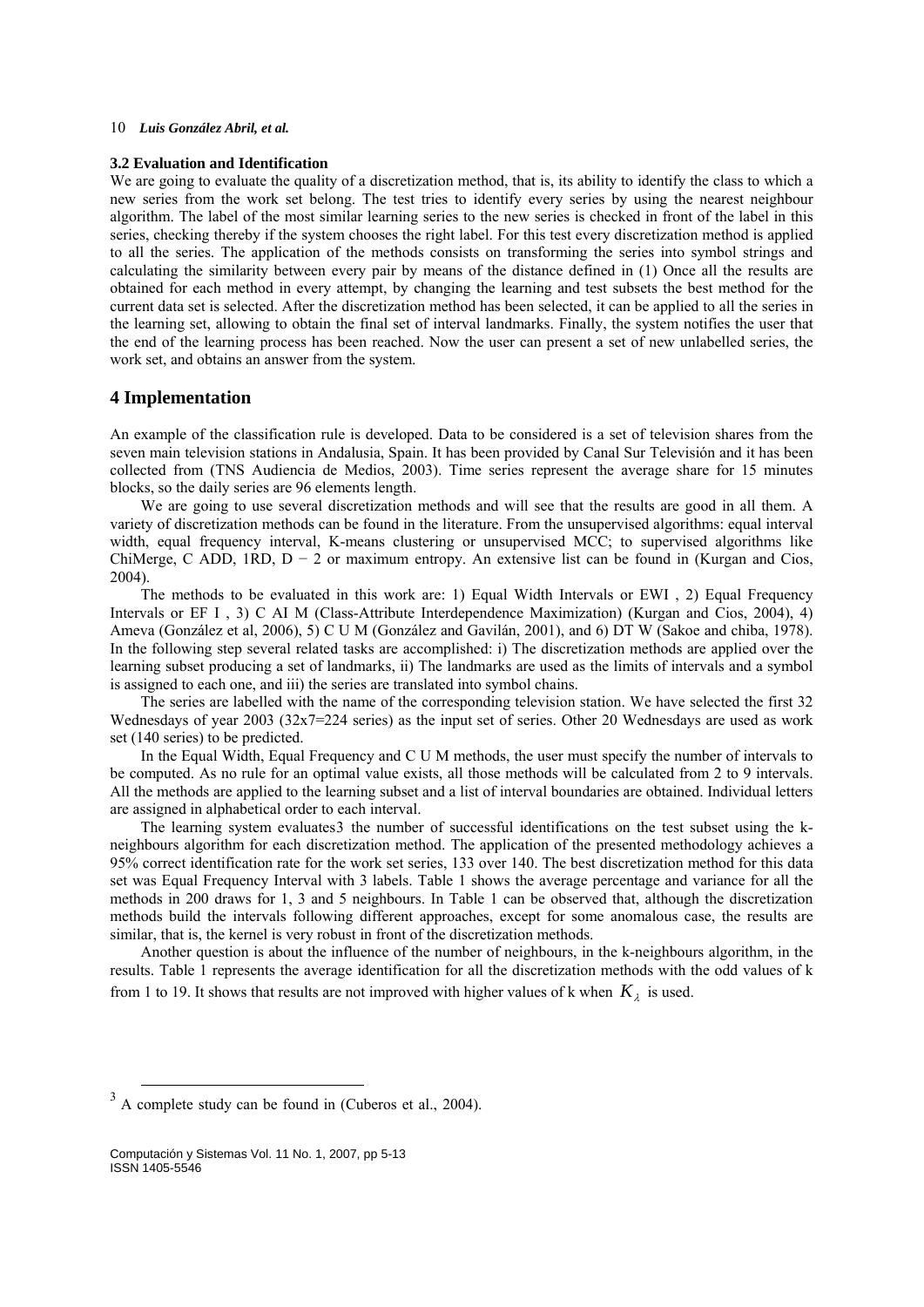|              |                          |         |       | Neighbours   |       |         |       |  |  |
|--------------|--------------------------|---------|-------|--------------|-------|---------|-------|--|--|
|              |                          |         |       | 3            |       |         | 5     |  |  |
| Methods      | Labels                   | Average | StDev | Average      | StDev | Average | StDev |  |  |
| CAIM         | $\overline{7}$           | 90.5    | 4.26  | 89.4         | 4.56  | 89.1    | 4.74  |  |  |
| <b>AMEVA</b> | $\overline{\mathbf{3}}$  | 91.6    | 2.74  | 89.4         | 2.77  | 89.7    | 2.81  |  |  |
|              | $\overline{2}$           | 90.7    | 2.86  | 88.4         | 2.91  | 89.0    | 2.98  |  |  |
| <b>CUM</b>   | $\frac{3}{4}$            | 85.9    | 4.04  | 85.1         | 4.20  | 86.1    | 3.88  |  |  |
|              |                          | 75.9    | 6.01  | 71.3         | 5.29  | 70.9    | 5.59  |  |  |
|              | 5                        | 73.2    | 5.41  | 71.0         | 5.42  | 72.3    | 5.52  |  |  |
|              | 6                        | 82.4    | 4.21  | 80.8         | 4.03  | 80.8    | 4.95  |  |  |
|              | $\overline{7}$           | 83.2    | 3.56  | 80.8         | 3.69  | 80.0    | 4.28  |  |  |
|              | 8                        | 85.2    | 3.33  | 2.95<br>82.8 |       | 82.1    | 3.36  |  |  |
|              | $\overline{9}$           | 86.4    | 3.15  | 84.9         | 2.60  | 84.6    | 3.13  |  |  |
| EFI          | $\overline{2}$           | 91.1    | 2.88  | 90.9         | 2.65  | 90.7    | 2.87  |  |  |
|              | $\overline{\mathbf{3}}$  | 95.5    | 2.13  | 95.4         | 1.98  | 95.1    | 2.02  |  |  |
|              | $\overline{\mathcal{L}}$ | 88.8    | 3.07  | 87.6         | 3.15  | 87.4    | 3.40  |  |  |
|              | 5                        | 85.2    | 3.87  | 85.1         | 4.14  | 85.4    | 3.85  |  |  |
|              | 6                        | 80.2    | 4.11  | 77.6         | 4.71  | 76.4    | 4.90  |  |  |
|              | $\overline{7}$           | 74.6    | 4.78  | 71.7         | 5.31  | 71.0    | 5.37  |  |  |
|              | 8                        | 75.7    | 4.32  | 71.2         | 4.91  | 70.6    | 5.01  |  |  |
|              | $\mathbf{9}$             | 74.7    | 5.26  | 70.4         | 5.27  | 69.1    | 6.20  |  |  |
| EWI          | $\frac{2}{3}$            | 71.0    | 11.5  | 65.2         | 13.2  | 66.5    | 12.9  |  |  |
|              |                          | 46.0    | 8.08  | 36.3         | 8.26  | 35.0    | 8.90  |  |  |
|              | $\frac{4}{5}$            | 71.9    | 11.9  | 67.3         | 14.2  | 68.8    | 14.3  |  |  |
|              |                          | 74.9    | 10.7  | 71.0         | 13.0  | 71.9    | 11.9  |  |  |
|              | 6                        | 72.3    | 10.9  | 68.3         | 13.7  | 70.3    | 13.6  |  |  |
|              | $\overline{7}$           | 85.8    | 7.76  | 84.7         | 8.22  | 85.9    | 8.28  |  |  |
|              | $\,8$                    | 75.3    | 9.32  | 73.3         | 10.3  | 74.2    | 11.0  |  |  |
|              | 9                        | 88.1    | 4.90  | 87.4         | 5.76  | 88.0    | 5.27  |  |  |
| <b>DTW</b>   | --                       | 80.2    | 3.74  | 78.0         | 4.44  | 76.4    | 4.27  |  |  |

**Table 1.** Identification Average (%) and Standard Deviation in Test Subset (200 Draws) vs. Number of neighbours

With respect to the parameter  $\lambda$  used in the kernel, it does not significantly affect the average of correct identification. Table 2 shows that only the C AI M method is affected by the variance of  $\lambda$ .

**Table 2.** Percentage of correct identification in the Work Set for each method vs. value of λ

|                   | 0.1  | 0.2  | 0.3  | 0.4  | 0.5  | 0.6  | 0.7  | 0.8  | 09   |  |  |
|-------------------|------|------|------|------|------|------|------|------|------|--|--|
| <b>CAIM</b>       | 0.88 | 0.88 | 0.88 | 0.86 | 0.86 | 0.84 | 0.84 | 0.82 | 0.80 |  |  |
| <b>AMEVA</b>      | 0.88 | 0.88 | 0.88 | 0.88 | 0.86 | 0.88 | 0.88 | 0.88 | 0.87 |  |  |
| CUM <sub>02</sub> | 0.88 | 0.88 | 0.88 | 0.88 | 0.88 | 0.88 | 0.86 | 0.86 | 0.88 |  |  |
| EFI03             | 0.91 | 0.91 | 0.91 | 0.92 | 0.92 | 0.92 | 0.92 | 0.92 | 0.90 |  |  |
| EWI09             | 0.85 | 0.85 | 0.85 | 0.85 | 0.84 | 0.84 | 0.85 | 0.87 | 0.85 |  |  |

# **5 Conclusions and further work**

A new similarity function for symbol chains has been defined, generating in some cases a kernel. This function measures similarities between words in a dictionary when a distance measure between symbols is defined.

In the near future, we will focus on the extension of this methodology to time series with multiple attributes and other kinds of data. At the same time, we will use new data sets to extend its validation. Finally, it must be mentioned that this kernel has certain implications in the type of considered similarity that will be studied in future researches. The small influence of the  $\lambda$  parameter in identification tasks must be argued too.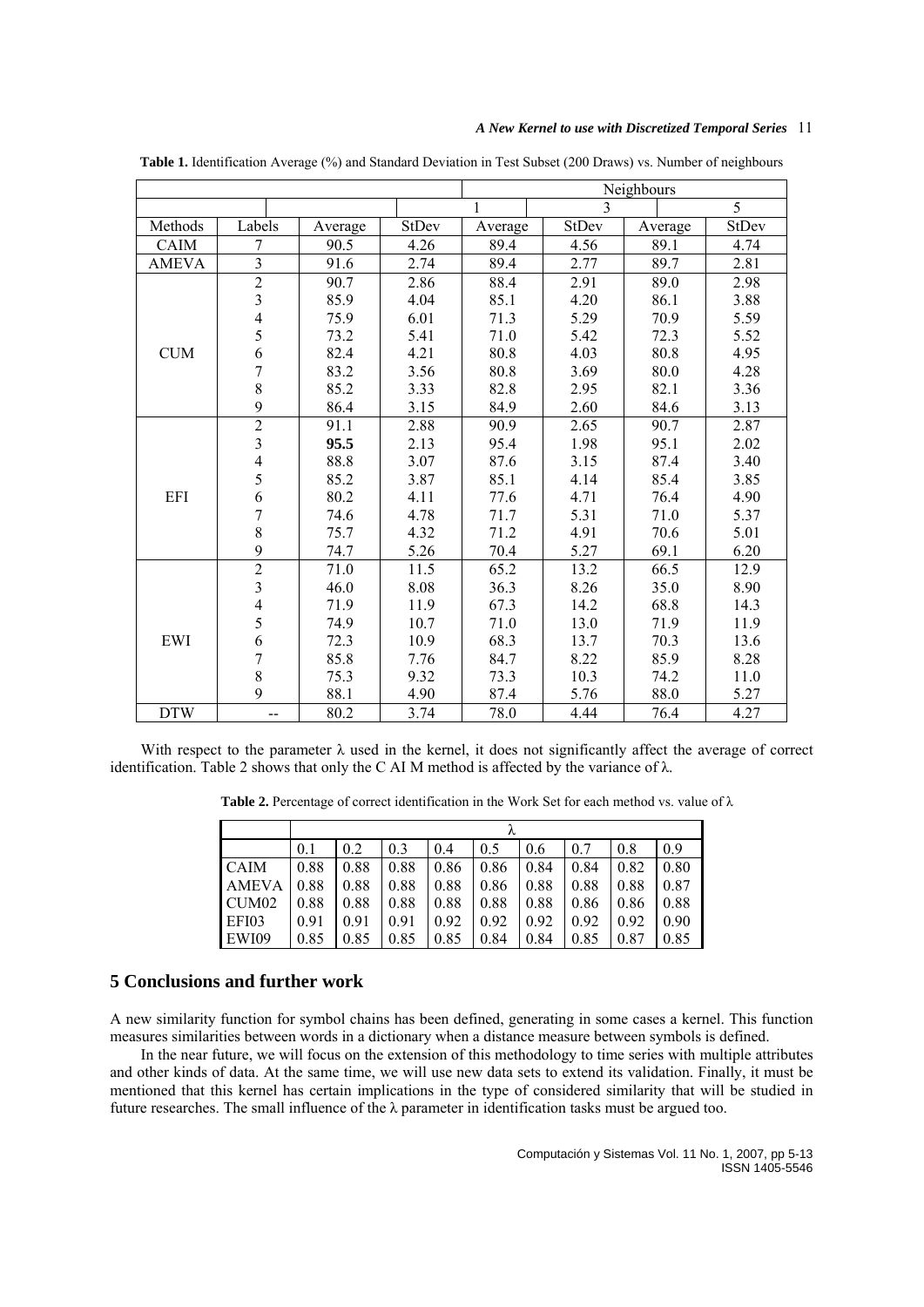# **Acknowledgements**

This work was partly supported by grant PAI-2006/0619 and PAI-2006/0513 awarded by the Junta de Andalusia.

# **References**

- 1. **Cristianini N. and Shawe-Taylor J.** (2000). An introduction to Support Vector Machines and other kernelbased learning methods Cambridge University press 2000.
- 2. **Cuberos F., Ortega J.A., Velasco F. and González L.** (2003). QSI-Alternative Labelling and Noise Sensitivity. In 17 International Workshop on Qualitative Reasoning.
- 3. **Cuberos F., Ortega J.A., Velasco F. and González L.** (2004). A methodology for qualitative learning in time series. In 18 International Workshop on Qualitative Reasoning...
- 4. **González L. and Gavilán J.** (2001). Una metodología para la construcción de histogramas.. Aplicación a los ingresos de los hogares andaluces.. XIV Reunión ASEPELT-SPAIN.
- 5. **González L., Velasco F., Angulo C., Ortega J.A. and Ruiz F.** (2004). Sobre núcleos, distancias y similitudes entre intervalos. Inteligencia Artificial,23, pp 111-117.
- 6. **González L., Velasco F., Cuberos F. and Ortega J.A.** (2006).Ameva: A discretization algorithm. Machine Learning. In revision.
- 7. **Kurgan L. and Cios K.** (2004). Caim discretization algorithm. IEEE transactions on Knowledge and Data Engineering, 16(2), pp. 145-153.
- 8. **Macskassy A., Hirsh H., Banerjee A, and Dayanik A.** (2003). Converting numerical classification into text classification. Artificial Intelligence , 143, pp. 51-77.
- 9. **Sakoe H. and Chiba S.** (1978). Dynamic programming algorithm optimisation for spoken word recognition. IEEE trans. On Acoustics, Speed and signal Proc.ASSP(26).
- 10. **TNS Audiencia de Medios** (2003). A service of Sofres AM company. [www.sofresa.com](http://www.sofresa.com/)



*Luis González Abril is an Associate Professor in the Dep. Of Applied Economy I at the University of Seville (Spain). He obtained his graduate in Mathematics in 1986 from the University of Sevilla and his Ph. D. degree in Economy in 2002 from the University of Seville. His researchs are: machine learning and bifurcations of dynamical systems applied to economic problems.*



*Francisco Velasco Morente is a Lecturer in the Dep. Of Applied Economy I at the University of Seville (Spain). He obtained his graduate in Mathematics in 1979 from the University of Sevilla and his Ph. D. degree in Mathematics in 1991 from the University of Seville. His researchs are: bifurcations of continuous and discrete dynamical systems and optimal control problems, both applied to economic problems.* 

Computación y Sistemas Vol. 11 No. 1, 2007, pp 5-13 ISSN 1405-5546